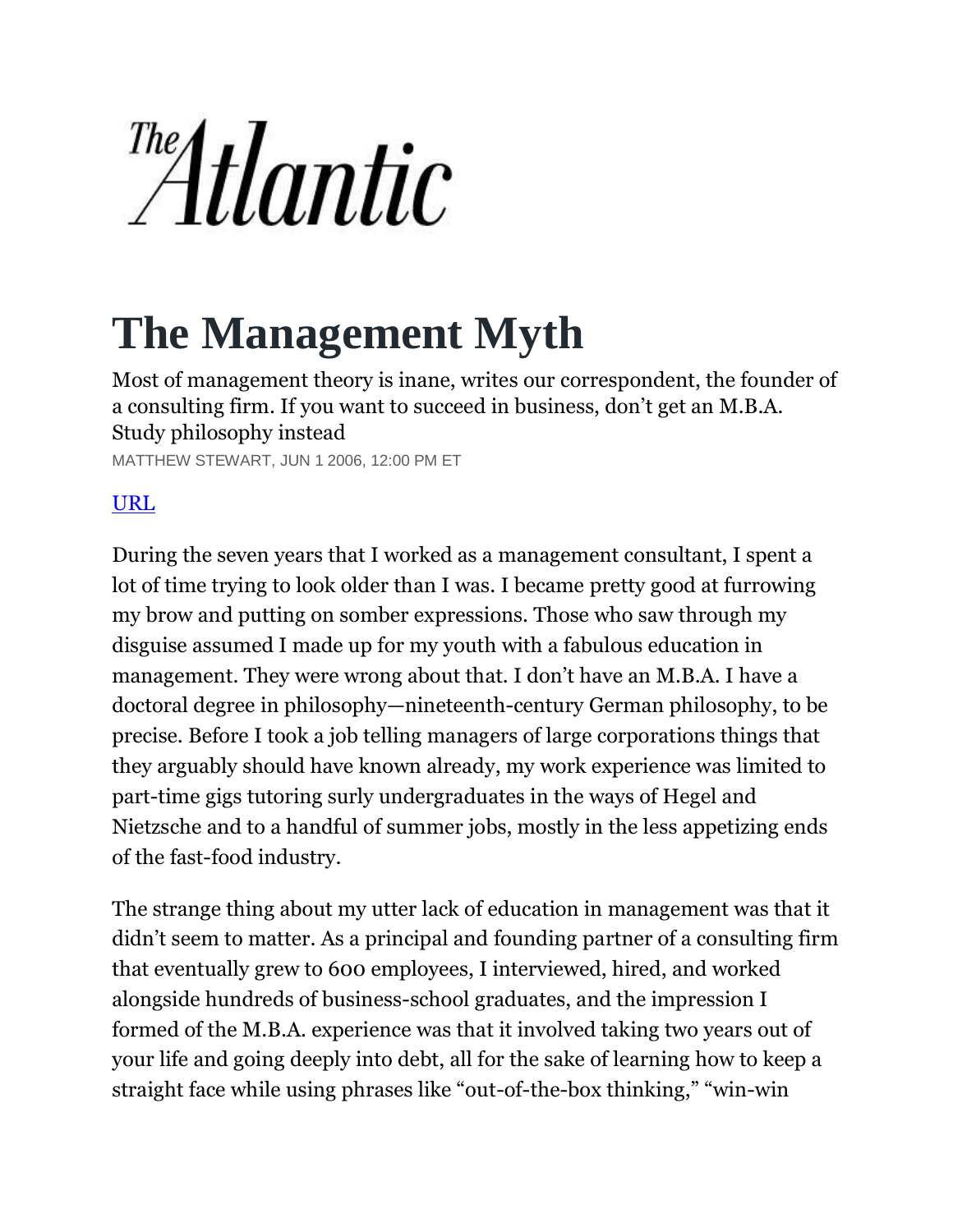situation," and "core competencies." When it came to picking teammates, I generally held out higher hopes for those individuals who had used their university years to learn about something other than business administration.

After I left the consulting business, in a reversal of the usual order of things, I decided to check out the management literature. Partly, I wanted to "process" my own experience and find out what I had missed in skipping business school. Partly, I had a lot of time on my hands. As I plowed through tomes on competitive strategy, business process re-engineering, and the like, not once did I catch myself thinking, *Damn! If only I had known this sooner!* Instead, I found myself thinking things I never thought I'd think, like, *I'd rather be reading Heidegger!* It was a disturbing experience. It thickened the mystery around the question that had nagged me from the start of my business career: Why does management education exist?

Management theory came to life in 1899 with a simple question: "How many tons of pig iron bars can a worker load onto a rail car in the course of a working day?" The man behind this question was Frederick Winslow Taylor, the author of The *Principles of Scientific Management* and, by most accounts, the founding father of the whole management business.

Taylor was forty-three years old and on contract with the Bethlehem Steel Company when the pig iron question hit him. Staring out over an industrial yard that covered several square miles of the Pennsylvania landscape, he watched as laborers loaded ninety-two-pound bars onto rail cars. There were 80,000 tons' worth of iron bars, which were to be carted off as fast as possible to meet new demand sparked by the Spanish-American War. Taylor narrowed his eyes: there was waste there, he was certain. After hastily reviewing the books at company headquarters, he estimated that the men were currently loading iron at the rate of twelve and a half tons per man per day.

Taylor stormed down to the yard with his assistants ("college men," he called them) and rounded up a group of top-notch lifters ("first-class men"), who in this case happened to be ten "large, powerful Hungarians." He offered to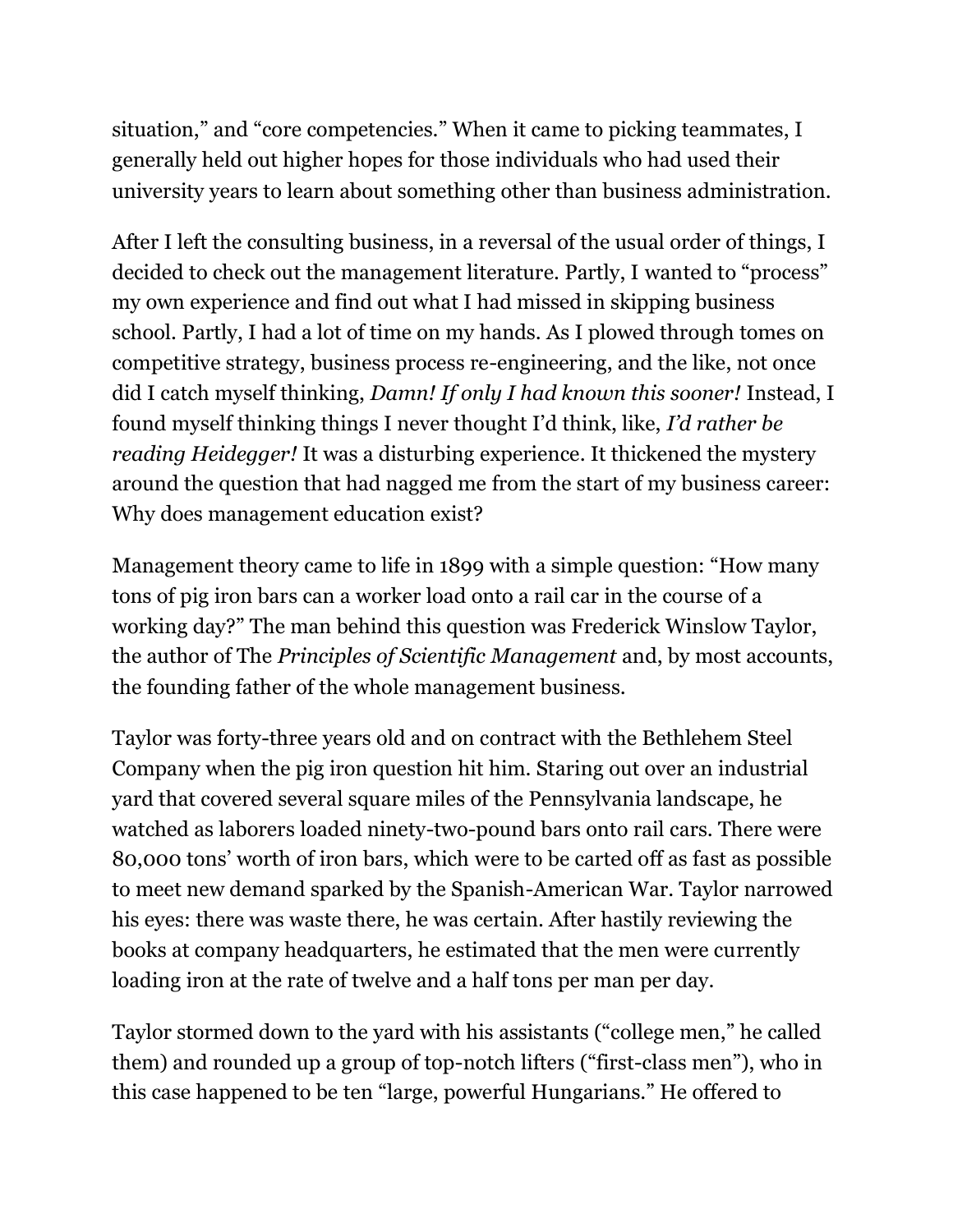double the workers' wages in exchange for their participation in an experiment. The Hungarians, eager to impress their apparent benefactor, put on a spirited show. Huffing up and down the rail car ramps, they loaded sixteen and a half tons in something under fourteen minutes. Taylor did the math: over a ten-hour day, it worked out to seventy-five tons per day per man. Naturally, he had to allow time for bathroom breaks, lunch, and rest periods, so he adjusted the figure approximately 40 percent downward. Henceforth, each laborer in the yard was assigned to load forty-seven and a half pig tons per day, with bonus pay for reaching the target and penalties for failing.

When the Hungarians realized that they were being asked to quadruple their previous daily workload, they howled and refused to work. So Taylor found a "high-priced man," a lean Pennsylvania Dutchman whose intelligence he compared to that of an ox. Lured by the promise of a 60 percent increase in wages, from \$1.15 to a whopping \$1.85 a day, Taylor's high-priced man loaded forty-five and three-quarters tons over the course of a grueling day—close enough, in Taylor's mind, to count as the first victory for the methods of modern management.

Taylor went on to tackle the noble science of shoveling and a host of other topics of concern to his industrial clients. He declared that his new and unusual approach to solving business problems amounted to a "complete mental revolution." Eventually, at the urging of his disciples, he called his method "scientific management." Thus was born the idea that management is a science—a body of knowledge collected and nurtured by experts according to neutral, objective, and universal standards.

At the same moment was born the notion that management is a distinct function best handled by a distinct group of people—people characterized by a particular kind of education, way of speaking, and fashion sensibility. Taylor, who favored a manly kind of prose, expressed it best in passages like this:

… the science of handling pig iron is so great and amounts to so much that it is impossible for the man who is best suited to this type of work to understand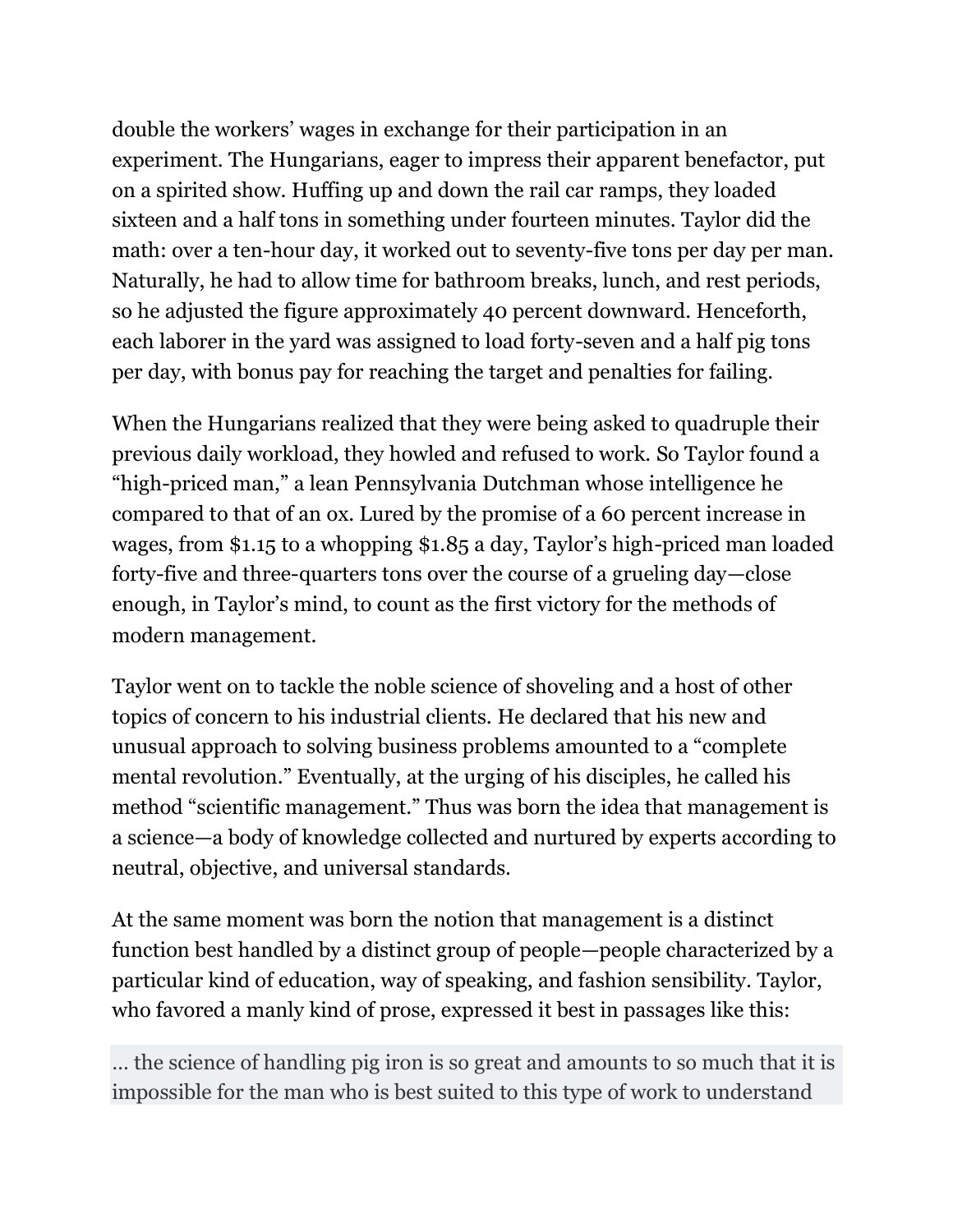the principles of this science, or even to work in accordance with these principles, without the aid of a man better educated than he is.

From a metaphysical perspective, one could say that Taylor was a "dualist": there is brain, there is brawn, and the two, he believed, very rarely meet.

Taylor went around the country repeating his pig iron story and other tales from his days in the yard, and these narratives formed something like a set of scriptures for a new and highly motivated cult of management experts. This vanguard ultimately vaulted into the citadel of the Establishment with the creation of business schools. In the spring of 1908, Taylor met with several Harvard professors, and later that year Harvard opened the first graduate school in the country to offer a master's degree in business. It based its firstyear curriculum on Taylor's scientific management. From 1909 to 1914, Taylor visited Cambridge every winter to deliver a series of lectures—inspirational discourses marred only by the habit he'd picked up on the shop floor of swearing at inappropriate moments.

Yet even as Taylor's idea of management began to catch on, a number of flaws in his approach were evident. The first thing many observers noted about scientific management was that there was almost no science to it. The most significant variable in Taylor's pig iron calculation was the 40 percent "adjustment" he made in extrapolating from a fourteen-minute sample to a full workday. Why time a bunch of Hungarians down to the second if you're going to daub the results with such a great blob of fudge? When he was grilled before Congress on the matter, Taylor casually mentioned that in other experiments these "adjustments" ranged from 20 percent to 225 percent. He defended these unsightly "wags" (wild-ass guesses, in M.B.A.-speak) as the product of his "judgment" and "experience"—but, of course, the whole point of scientific management was to eliminate the reliance on such inscrutable variables.

One of the distinguishing features of anything that aspires to the name of science is the reproducibility of experimental results. Yet Taylor never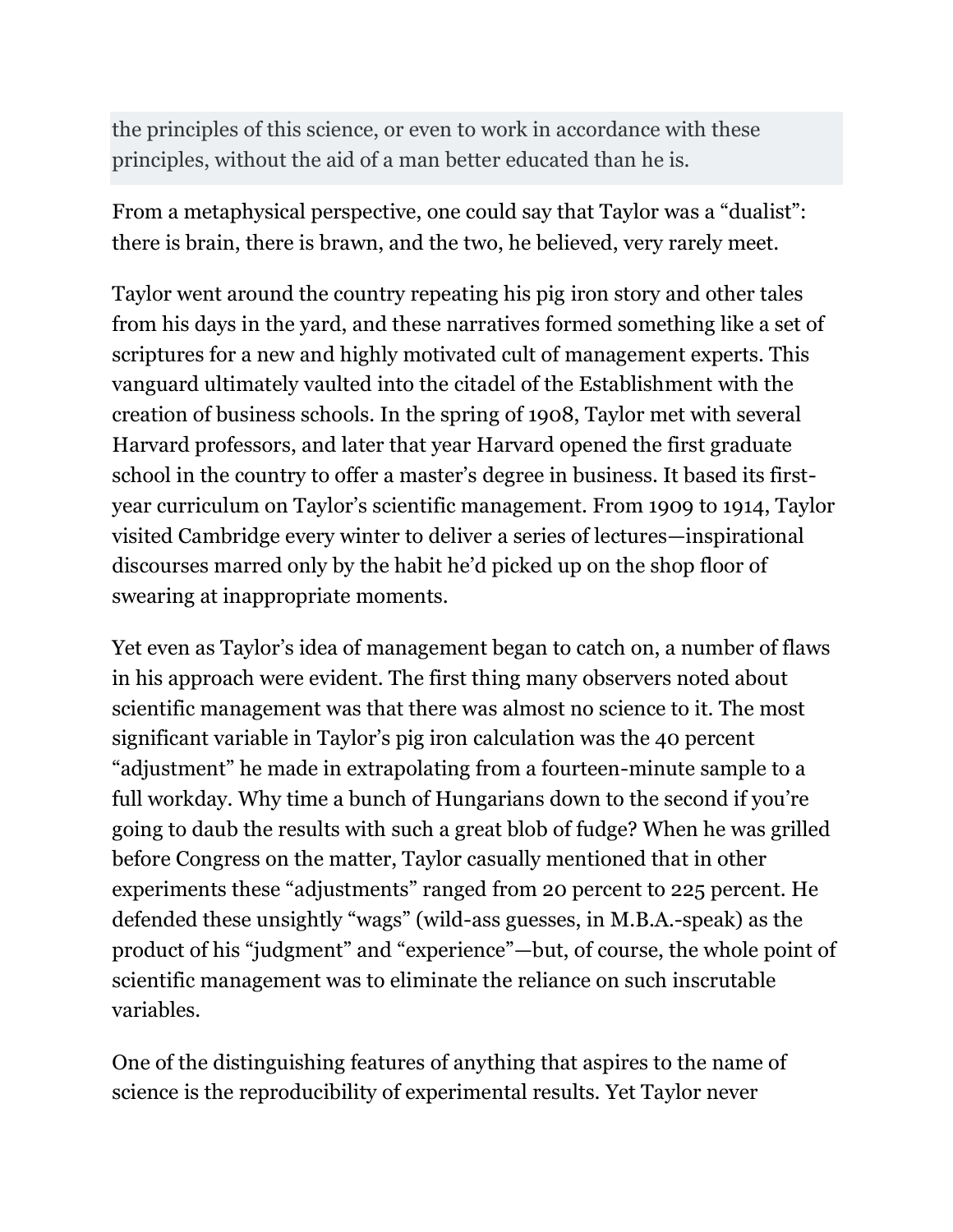published the data on which his pig iron or other conclusions were based. When Carl Barth, one of his devotees, took over the work at Bethlehem Steel, he found Taylor's data to be unusable. Another, even more fundamental feature of science—here I invoke the ghost of Karl Popper—is that it must produce falsifiable propositions. Insofar as Taylor limited his concern to prosaic activities such as lifting bars onto rail cars, he did produce propositions that were falsifiable—and, indeed, were often falsified. But whenever he raised his sights to management in general, he seemed capable only of soaring platitudes. At the end of the day his "method" amounted to a set of exhortations: Think harder! Work smarter! Buy a stopwatch!

The trouble with such claims isn't that they are all wrong. It's that they are too true. When a congressman asked him if his methods were open to misuse, Taylor replied, No. If management has the right state of mind, his methods will always lead to the correct result. Unfortunately, Taylor was right about that. Taylorism, like much of management theory to come, is at its core a collection of quasi-religious dicta on the virtue of being good at what you do, ensconced in a protective bubble of parables (otherwise known as case studies).

Curiously, Taylor and his college men often appeared to float free from the kind of accountability that they demanded from everybody else. Others might have been asked, for example: Did Bethlehem's profits increase as a result of their work? Taylor, however, rarely addressed the question head-on. With good reason. Bethlehem fired him in 1901 and threw out his various systems. Yet this evident vacuum of concrete results did not stop Taylor from repeating his parables as he preached the doctrine of efficiency to countless audiences across the country.

In the management literature these days, Taylorism is presented, if at all, as a chapter of ancient history, a weird episode about an odd man with a stopwatch who appeared on the scene sometime after Columbus discovered the New World. Over the past century Taylor's successors have developed a powerful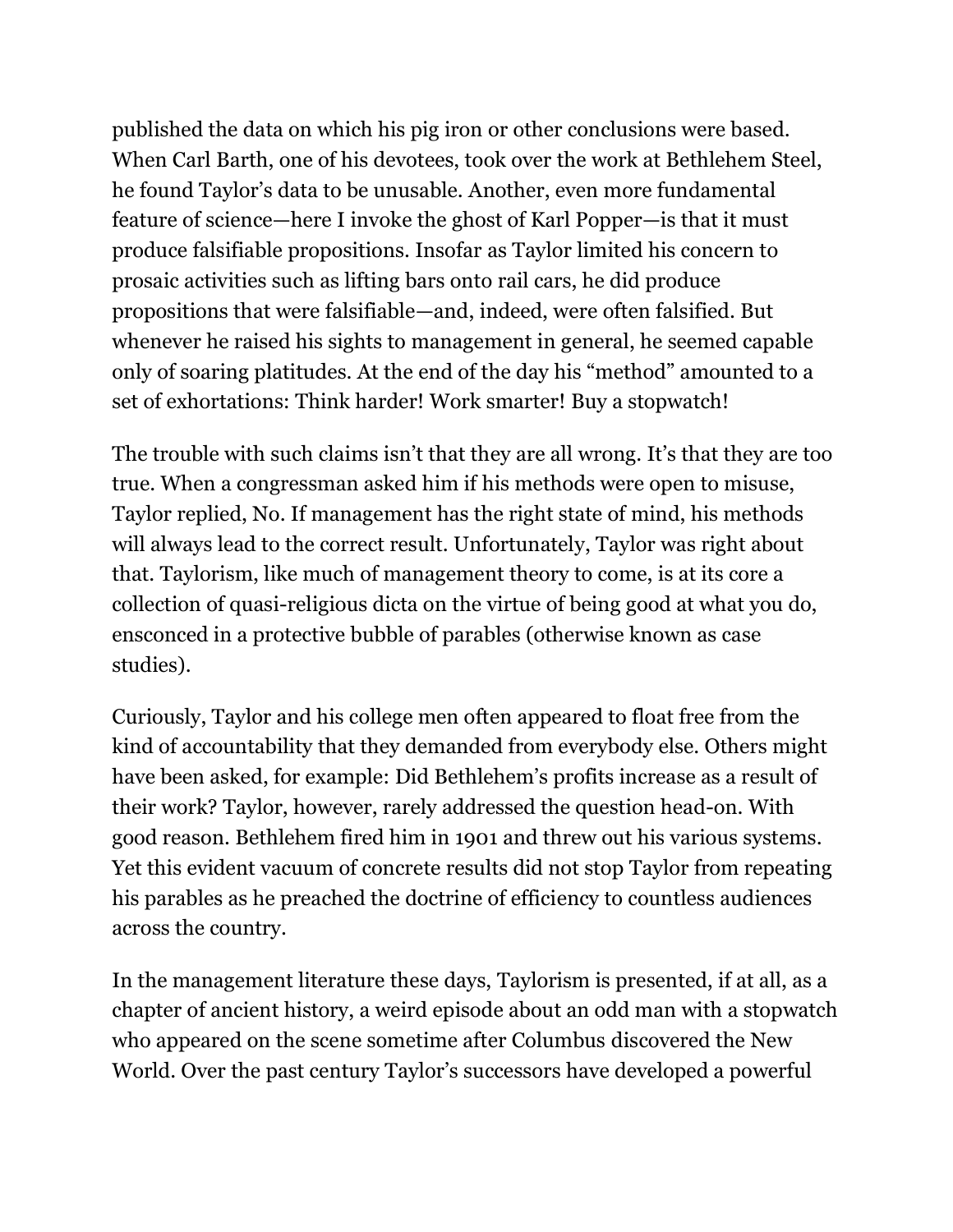battery of statistical methods and analytical approaches to business problems. And yet the world of management remains deeply Taylorist in its foundations.

At its best, management theory is part of the democratic promise of America. It aims to replace the despotism of the old bosses with the rule of scientific law. It offers economic power to all who have the talent and energy to attain it. The managerial revolution must be counted as part of the great widening of economic opportunity that has contributed so much to our prosperity. But, insofar as it pretends to a kind of esoteric certitude to which it is not entitled, management theory betrays the ideals on which it was founded.

That Taylorism and its modern variants are often just a way of putting labor in its place need hardly be stated: from the Hungarians' point of view, the pig iron experiment was an infuriatingly obtuse way of demanding more work for less pay. That management theory represents a covert assault on capital, however, is equally true. (The Soviet five-year planning process took its inspiration directly from one of Taylor's more ardent followers, the engineer H. L. Gantt.) Much of management theory today is in fact the consecration of class interest—not of the capitalist class, nor of labor, but of a new social group: the management class.

I can confirm on the basis of personal experience that management consulting continues to worship at the shrine of numerology where Taylor made his first offering of blobs of fudge. In many of my own projects, I found myself compelled to pacify recalcitrant data with entirely confected numbers. But I cede the place of honor to a certain colleague, a gruff and street-smart Belgian whose hobby was to amass hunting trophies. The huntsman achieved some celebrity for having invented a new mathematical technique dubbed "the Two-Handed Regression." When the data on the correlation between two variables revealed only a shapeless cloud—even though we knew damn well there had to be a correlation—he would simply place a pair of meaty hands on the offending bits of the cloud and reveal the straight line hiding from conventional mathematics.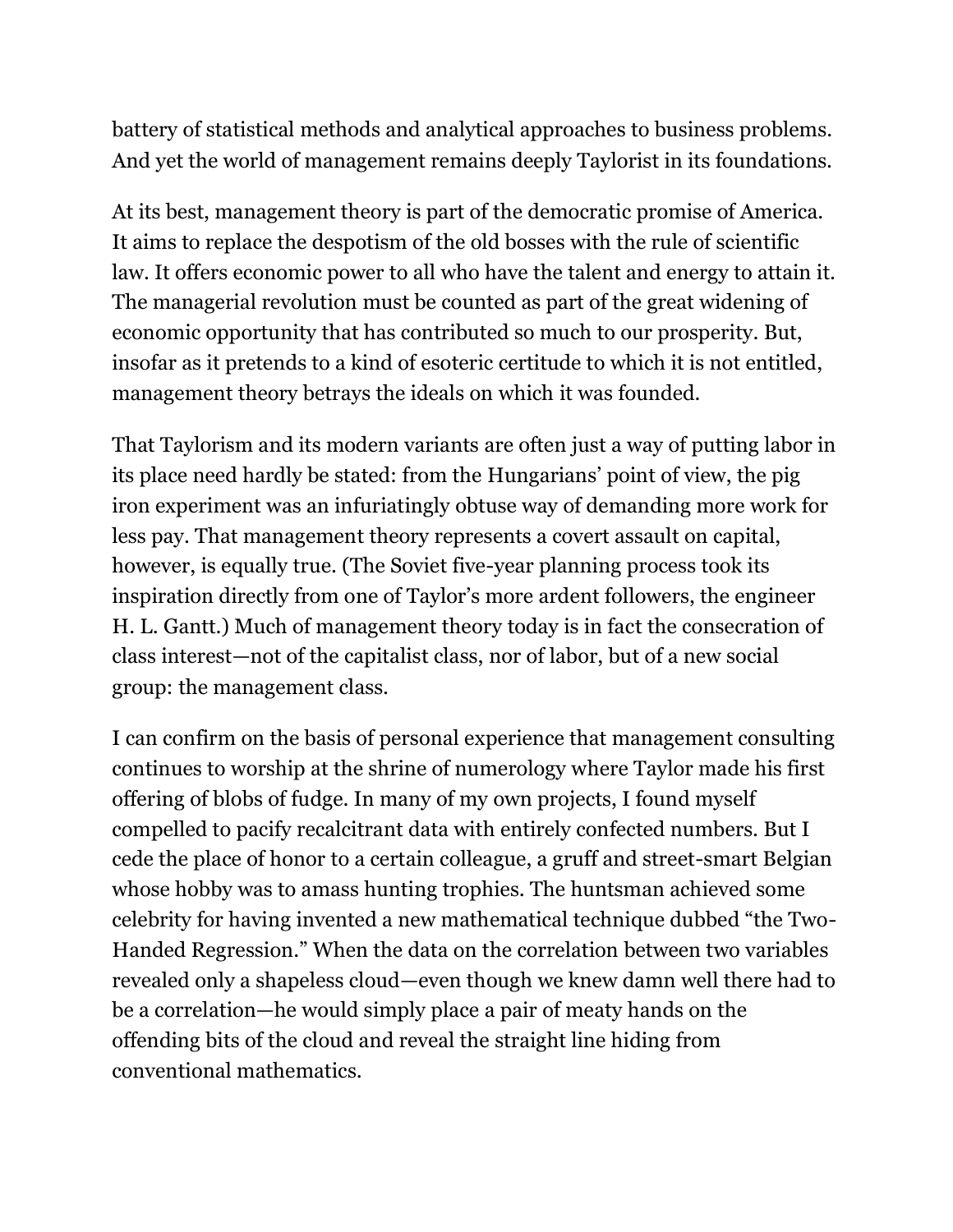The thing that makes modern management theory so painful to read isn't usually the dearth of reliable empirical data. It's that maddening papal infallibility. Oh sure, there are a few pearls of insight, and one or two stories about hero-CEOs that can hook you like bad popcorn. But the rest is just inane. Those who looked for the true meaning of "business process reengineering," the most overtly Taylorist of recent management fads, were ultimately rewarded with such gems of vacuity as "BPR is taking a blank sheet of paper to your business!" and "BPR means re-thinking everything, everything!"

Each new fad calls attention to one virtue or another—first it's efficiency, then quality, next it's customer satisfaction, then supplier satisfaction, then selfsatisfaction, and finally, at some point, it's efficiency all over again. If it's reminiscent of the kind of toothless wisdom offered in self-help literature, that's because management theory is mostly a subgenre of self-help. Which isn't to say it's completely useless. But just as most people are able to lead fulfilling lives without consulting Deepak Chopra, most managers can probably spare themselves an education in management theory.

The world of management theorists remains exempt from accountability. In my experience, for what it's worth, consultants monitored the progress of former clients about as diligently as they checked up on ex-spouses (of which there were many). Unless there was some hope of renewing the relationship (or dating a sister company), it was *Hasta la vista*, baby. And why should they have cared? Consultants' recommendations have the same semantic properties as campaign promises: it's almost freakish if they are remembered in the following year.

In one episode, when I got involved in winding up the failed subsidiary of a large European bank, I noticed on the expense ledger that a rival consulting firm had racked up \$5 million in fees from the same subsidiary. "They were supposed to save the business," said one client manager, rolling his eyes. "Actually," he corrected himself, "they were supposed to keep the illusion going long enough for the boss to find a new job." Was my competitor held to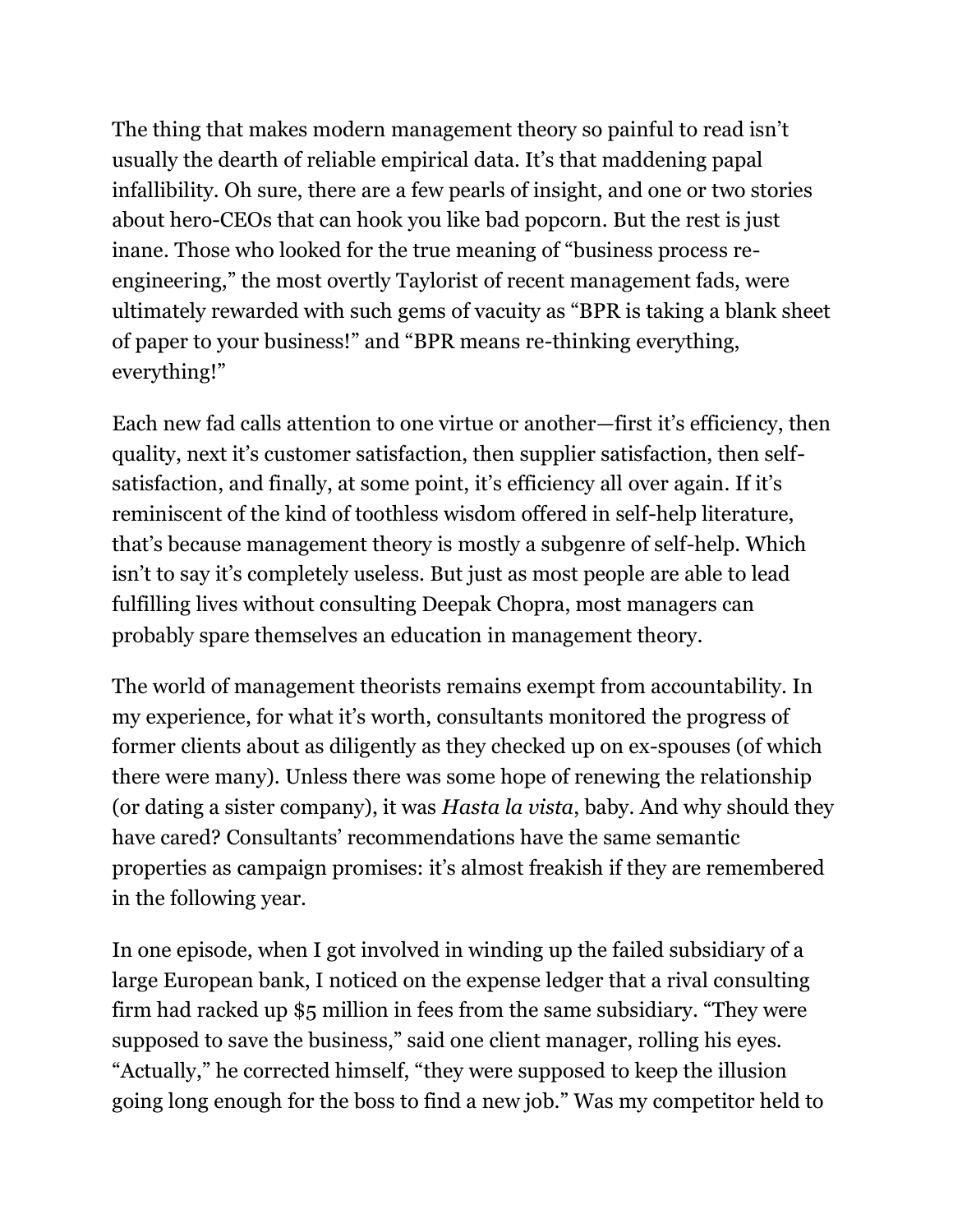account for failing to turn around the business and/or violating the rock-solid ethical standards of consulting firms? On the contrary, it was ringing up even higher fees over in another wing of the same organization.

And so was I. In fact, we kind of liked failing businesses: there was usually plenty of money to be made in propping them up before they finally went under. After Enron, true enough, Arthur Andersen sank. But what happened to such stalwarts as McKinsey, which generated millions in fees from Enron and supplied it with its CEO? The Enron story wasn't just about bad deeds or false accounts; it was about confusing sound business practices with faddish management ideas, celebrated with gusto by the leading lights of the management world all the way to the end of the party.

If you believed our chief of recruiting, the consulting firm I helped to found represented a complete revolution from the Taylorist practices of conventional organizations. Our firm wasn't about bureaucratic control and robotic efficiency in the pursuit of profit. It was about love.

We were very much of the moment. In the 1990s, the gurus were unanimous in their conviction that the world was about to bring forth an entirely new mode of human cooperation, which they identified variously as the "information-based organization," the "intellectual holding company," the "learning organization," and the "perpetually creative organization." "R-I-P. Rip, shred, tear, mutilate, destroy that hierarchy," said über-guru Tom Peters, with characteristic understatement. The "end of bureaucracy" is nigh, wrote Gifford Pinchot of "intrapreneuring" fame. According to all the experts, the enemy of the "new" organization was lurking in every episode of *Leave It to Beaver*.

Many good things can be said about the "new" organization of the 1990s. And who would want to take a stand against creativity, freedom, empowerment, and—yes, let's call it by its name—love? One thing that cannot be said of the "new" organization, however, is that it is new.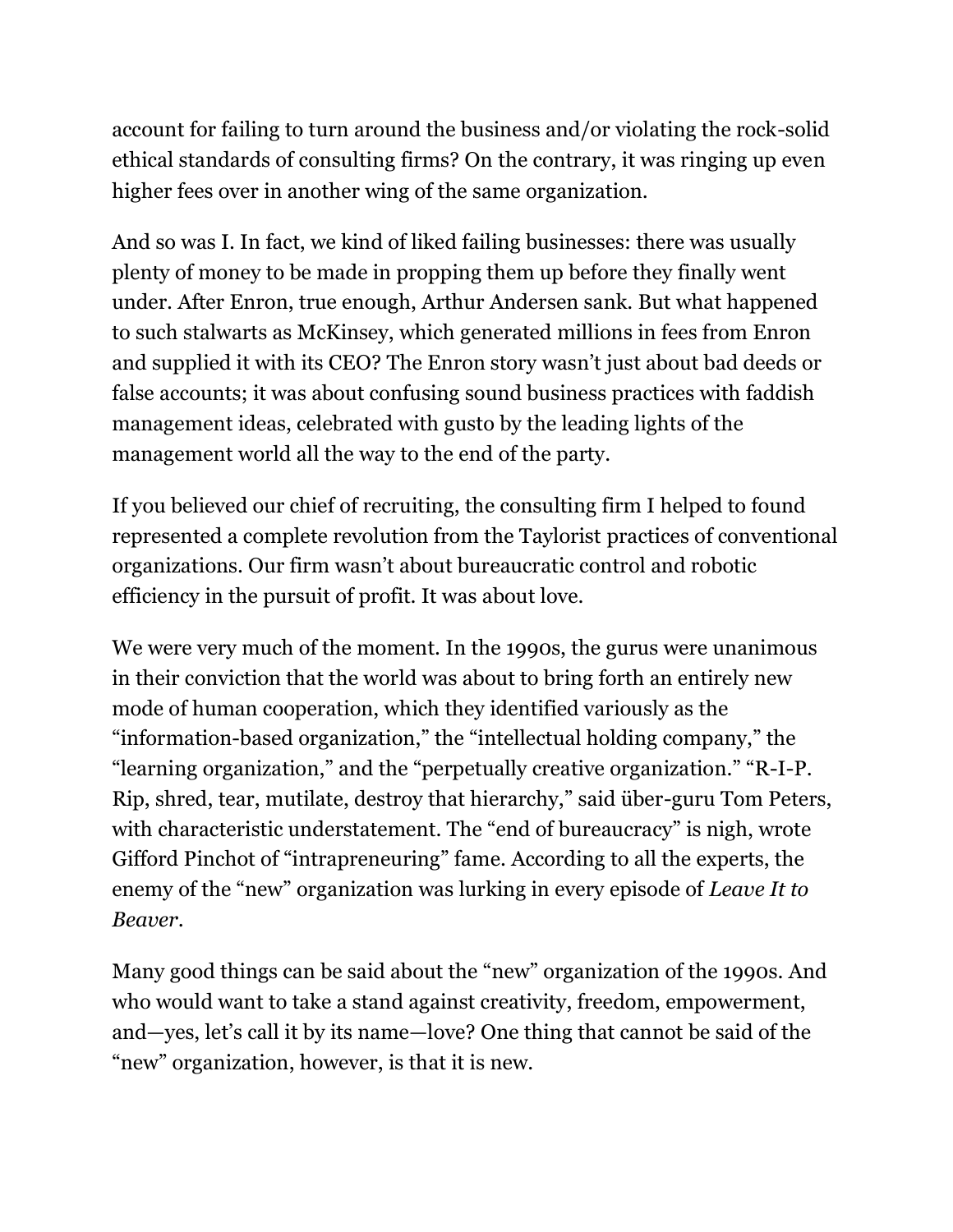In 1983, a Harvard Business School professor, Rosabeth Moss Kanter, beat the would-be revolutionaries of the nineties to the punch when she argued that rigid "segmentalist" corporate bureaucracies were in the process of giving way to new "integrative" organizations, which were "informal" and "changeoriented." But Kanter was just summarizing a view that had currency at least as early as 1961, when Tom Burns and G. M. Stalker published an influential book criticizing the old, "mechanistic" organization and championing the new, "organic" one. In language that eerily anticipated many a dot-com prospectus, they described how innovative firms benefited from "lateral" versus "vertical" information flows, the use of "ad hoc" centers of coordination, and the continuous redefinition of jobs. The "flat" organization was first explicitly celebrated by James C. Worthy, in his study of Sears in the 1940s, and W. B. Given coined the term "bottom-up management" in 1949. And then there was Mary Parker Follett, who in the 1920s attacked "departmentalized" thinking, praised change-oriented and informal structures, and—Rosabeth Moss Kanter fans please take note—advocated the "integrative" organization.

If there was a defining moment in this long and strangely forgetful tradition of "humanist" organization theory—a single case that best explains the meaning of the infinitely repeating whole—it was arguably the work of Professor Elton Mayo of the Harvard Business School in the 1920s. Mayo, an Australian, was everything Taylor was not: sophisticated, educated at the finest institutions, a little distant and effete, and perhaps too familiar with Freudian psychoanalysis for his own good.

A researcher named Homer Hibarger had been testing theories about the effect of workplace illumination on worker productivity. His work, not surprisingly, had been sponsored by a maker of electric lightbulbs. While a group of female workers assembled telephone relays and receiver coils, Homer turned the lights up. Productivity went up. Then he turned the lights down. Productivity still went up! Puzzled, Homer tried a new series of interventions. First, he told the "girls" that they would be entitled to two five-minute breaks every day. Productivity went up. Next it was six breaks a day. Productivity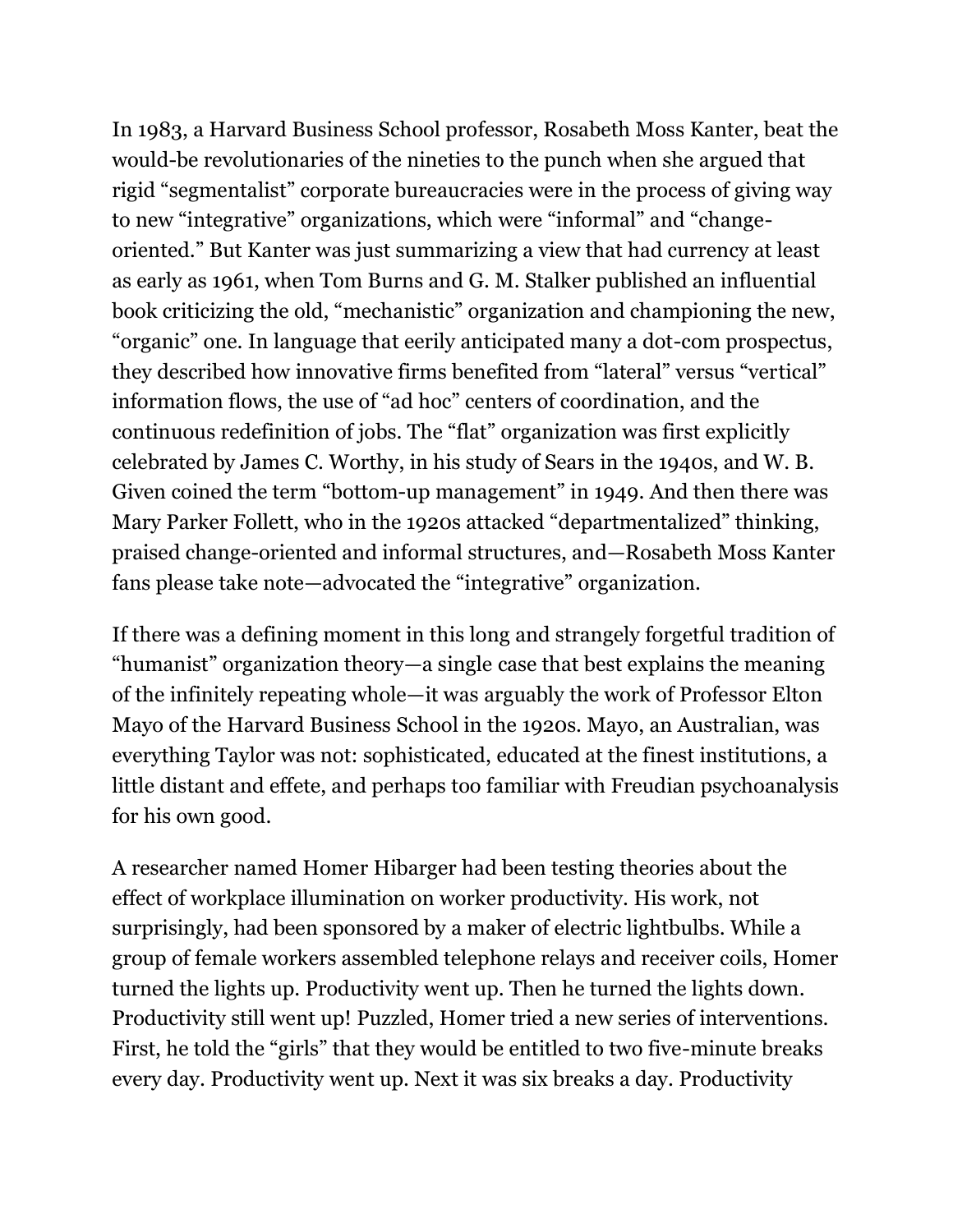went up again. Then he let them leave an hour early every day. Up again. Free lunches and refreshments. Up! Then Homer cut the breaks, reinstated the old workday, and scrapped the free food. But productivity barely dipped at all.

Mayo, who was brought in to make sense of this, was exultant. His theory: the various interventions in workplace routine were as nothing compared with the new interpersonal dynamics generated by the experimental situation itself. "What actually happened," he wrote, "was that six individuals became a team and the team gave itself wholeheartedly and spontaneously to cooperation … They felt themselves to be participating, freely and without afterthought, and were happy in the knowledge that they were working without coercion." The lessons Mayo drew from the experiment are in fact indistinguishable from those championed by the gurus of the nineties: vertical hierarchies based on concepts of rationality and control are bad; flat organizations based on freedom, teamwork, and fluid job definitions are good.

On further scrutiny, however, it turned out that two workers who were deemed early on to be "uncooperative" had been replaced with friendlier women. Even more disturbing, these exceptionally cooperative individuals earned significantly higher wages for their participation in the experiment. Later, in response to his critics, Mayo insisted that something so crude as financial incentives could not possibly explain the miracles he witnessed. That didn't make his method any more "scientific."

Mayo's work sheds light on the dark side of the "humanist" tradition in management theory. There is something undeniably creepy about a clipboardbearing man hovering around a group of factory women, flicking the lights on and off and dishing out candy bars. All of that humanity—as anyone in my old firm could have told you—was just a more subtle form of bureaucratic control. It was a way of harnessing the workers' sense of identity and well-being to the goals of the organization, an effort to get each worker to participate in an ever more refined form of her own enslavement.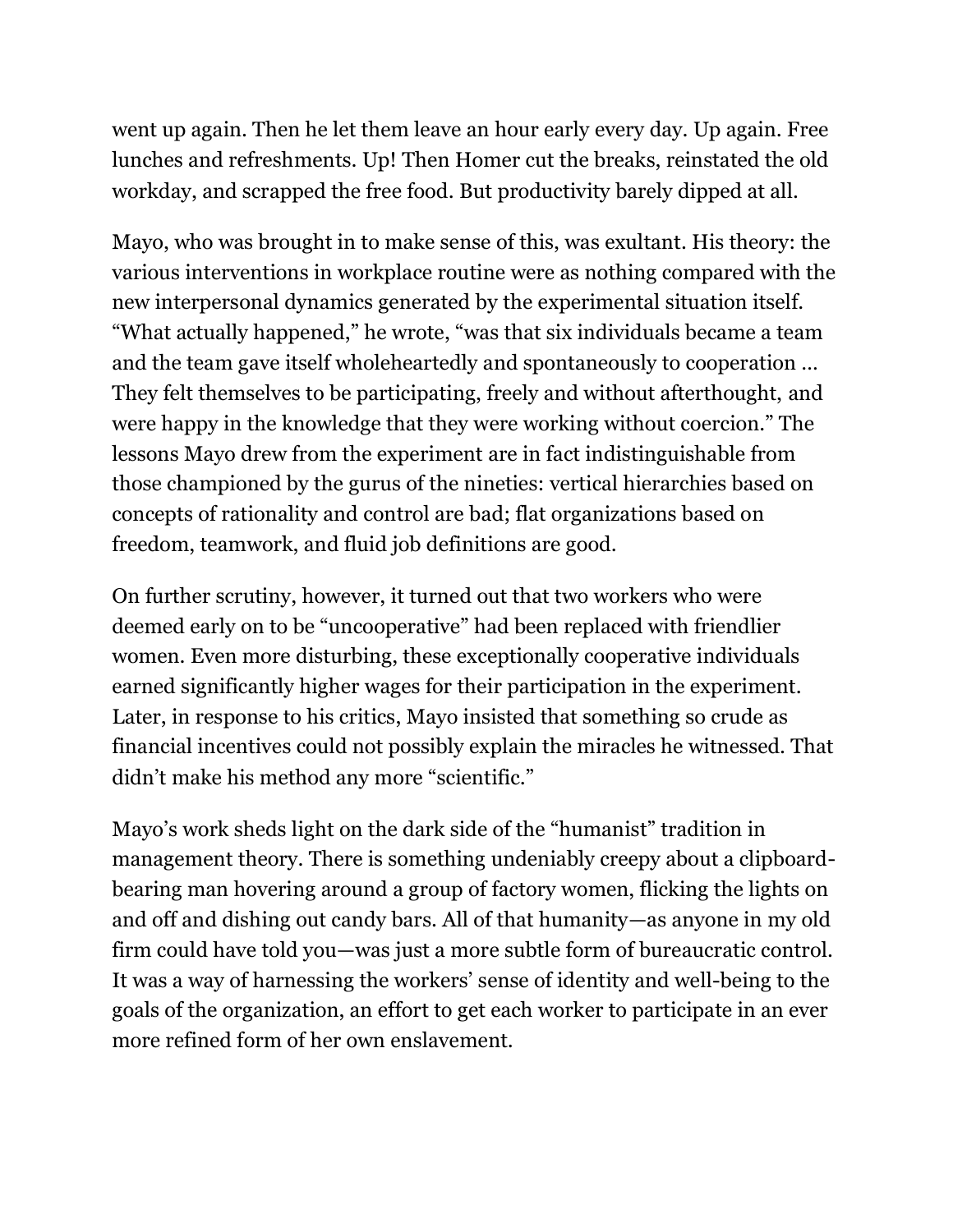So why is Mayo's message constantly recycled and presented as something radically new and liberating? Why does every new management theorist seem to want to outdo Chairman Mao in calling for perpetual havoc on the old order? Very simply, because all economic organizations involve at least some degree of power, and power always pisses people off. That is the human condition. At the end of the day, it isn't a new world order that the management theorists are after; it's the sensation of the revolutionary moment. They long for that exhilarating instant when they're fighting the good fight and imagining a future utopia. What happens after the revolution—civil war and Stalinism being good bets—could not be of less concern.

Between them, Taylor and Mayo carved up the world of management theory. According to my scientific sampling, you can save yourself from reading about 99 percent of all the management literature once you master this dialectic between rationalists and humanists. The Taylorite rationalist says: Be efficient! The Mayo-ist humanist replies: Hey, these are people we're talking about! And the debate goes on. Ultimately, it's just another installment in the ongoing saga of reason and passion, of the individual and the group.

The tragedy, for those who value their reading time, is that Rousseau and Shakespeare said it all much, much better. In the 5,200 years since the Sumerians first etched their pictograms on clay tablets, come to think of it, human beings have produced an astonishing wealth of creative expression on the topics of reason, passion, and living with other people. In books, poems, plays, music, works of art, and plain old graffiti, they have explored what it means to struggle against adversity, to apply their extraordinary faculty of reason to the world, and to confront the naked truth about what motivates their fellow human animals. These works are every bit as relevant to the dilemmas faced by managers in their quest to make the world a more productive place as any of the management literature.

In the case of my old firm, incidentally, the endgame was civil war. Those who talked loudest about the ideals of the "new" organization, as it turned out, had the least love in their hearts. By a strange twist of fate, I owe the long- evity of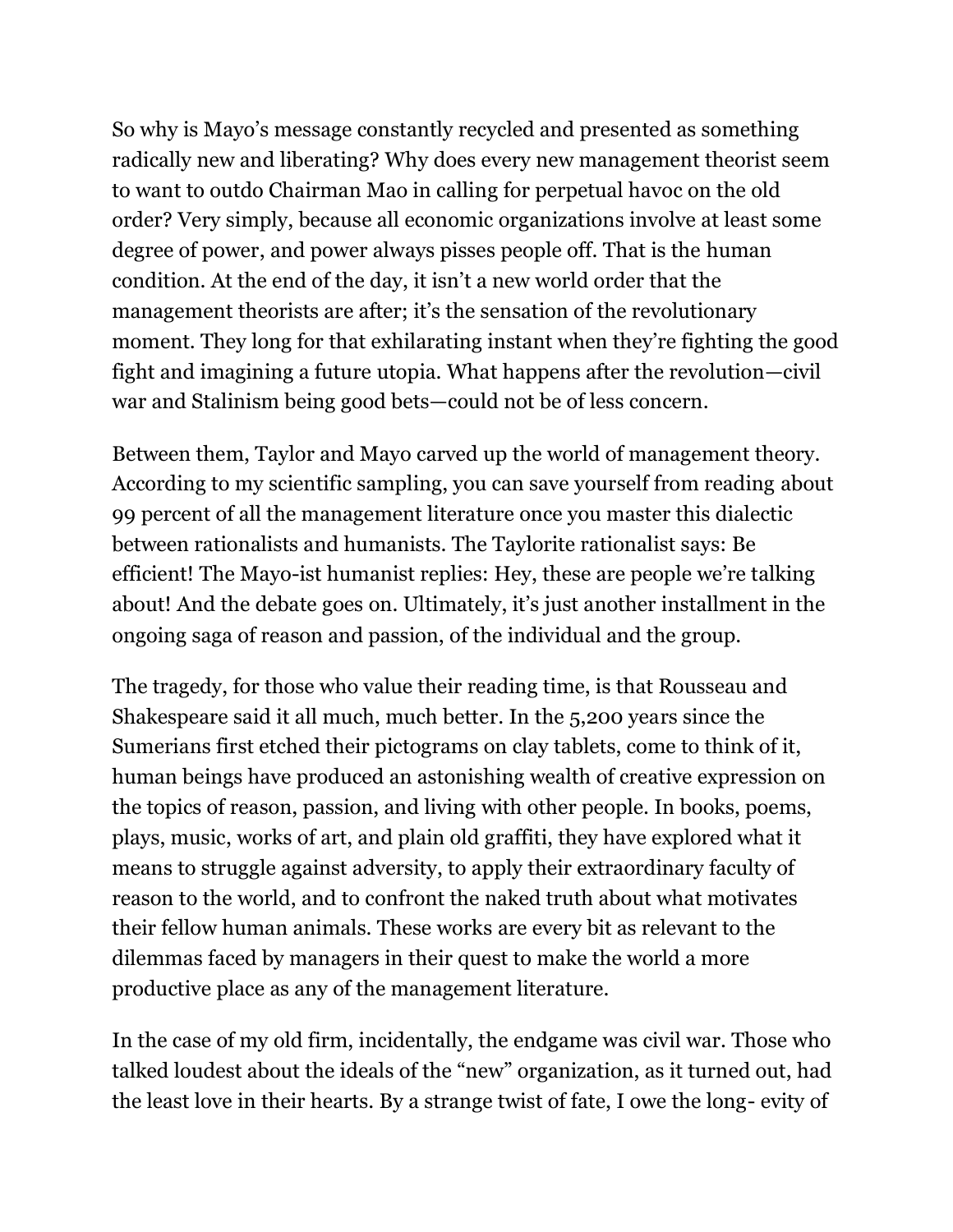my own consulting career to this circumstance. When I first announced my intention to withdraw from the firm in order to pursue my vocation as an unpublishable philosopher at large, my partners let me know that they would gladly regard my investment in the firm as a selfless contribution to their financial well-being. By the time I managed to extricate myself from their loving embrace, nearly three years later, the partnership had for other reasons descended into the kind of Hobbesian war of all against all from which only the lawyers emerge smiling. The firm was temporarily rescued by a dot-com company, but within a year both the savior and the saved collapsed in a richly deserved bankruptcy. Of course, your experience in a "new" organization may be different.

My colleagues usually spoke fondly of their years at business school. Most made great friends there, and quite a few found love. All were certain that their degree was useful in advancing their careers. But what does an M.B.A. do for you that a doctorate in philosophy can't do better?

The first point to note is that management education confers some benefits that have little to do with either management or education. Like an elaborate tattoo on an aboriginal warrior, an M.B.A. is a way of signaling just how deeply and irrevocably committed you are to a career in management. The degree also provides a tidy hoard of what sociologists call "social capital"—or what the rest of us, notwithstanding the invention of the PalmPilot, call a "Rolodex."

For companies, M.B.A. programs can be a way to outsource recruiting. Marvin Bower, McKinsey's managing director from 1950 to 1967, was the first to understand this fact, and he built a legendary company around it. Through careful cultivation of the deans and judicious philanthropy, Bower secured a quasi-monopoly on Baker Scholars (the handful of top students at the Harvard Business School). Bower was not so foolish as to imagine that these scholars were of interest on account of the education they received. Rather, they were valuable because they were among the smartest, most ambitious, and bestconnected individuals of their generation. Harvard had done him the favor of scouring the landscape, attracting and screening vast numbers of applicants,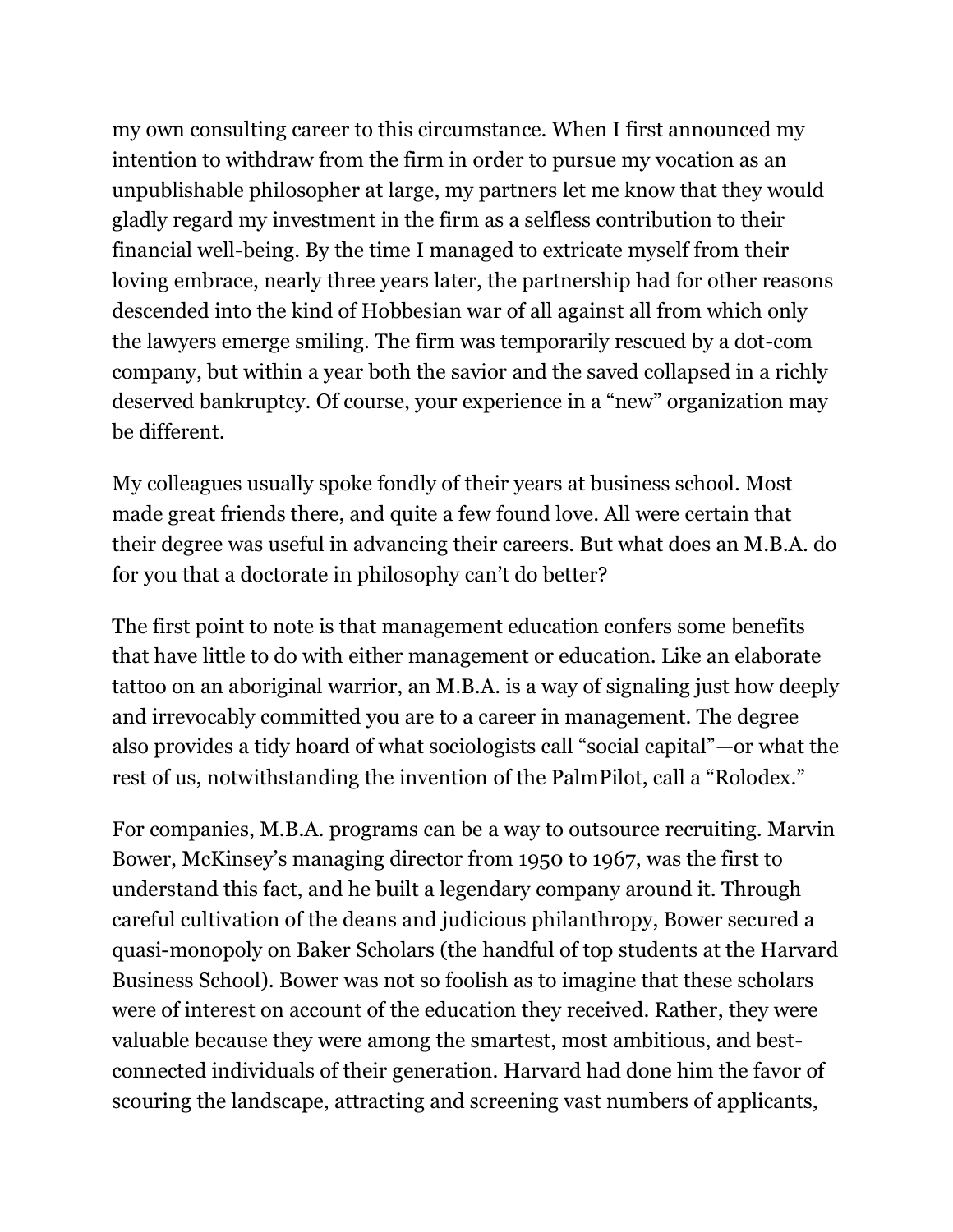further testing those who matriculated, and then serving up the best and the brightest for Bower's delectation.

Of course, management education does involve the transfer of weighty bodies of technical knowledge that have accumulated since Taylor first put the management-industrial complex in motion—accounting, statistical analysis, decision modeling, and so forth—and these can prove quite useful to students, depending on their career trajectories. But the "value-add" here is far more limited than Mom or Dad tend to think. In most managerial jobs, almost everything you need to know to succeed must be learned on the job; for the rest, you should consider whether it might have been acquired with less time and at less expense.

The best business schools will tell you that management education is mainly about building skills—one of the most important of which is the ability to think (or what the M.B.A.s call "problem solving"). But do they manage to teach such skills?

I once sat through a presentation in which a consultant, a Harvard M.B.A., showed a client, the manager of a large financial institution in a developing country, how the client company's "competitive advantage" could be analyzed in terms of "the five forces." He even used a graphic borrowed directly from guru-of-the-moment Michael Porter's best- selling work on "competitive strategy." Not for the first time, I was embarrassed to call myself a consultant. As it happens, the client, too, had a Harvard M.B.A. "No," he said, shaking his head with feigned chagrin. "There are only three forces in this case. And two of them are in the Finance Ministry."

What they don't seem to teach you in business school is that "the five forces" and "the seven Cs" and every other generic framework for problem solving are heuristics: they can lead you to solutions, but they cannot make you think. Case studies may provide an effective way to think business problems through, but the point is rather lost if students come away imagining that you can go home once you've put all of your eggs into a two-by-two growth-share matrix.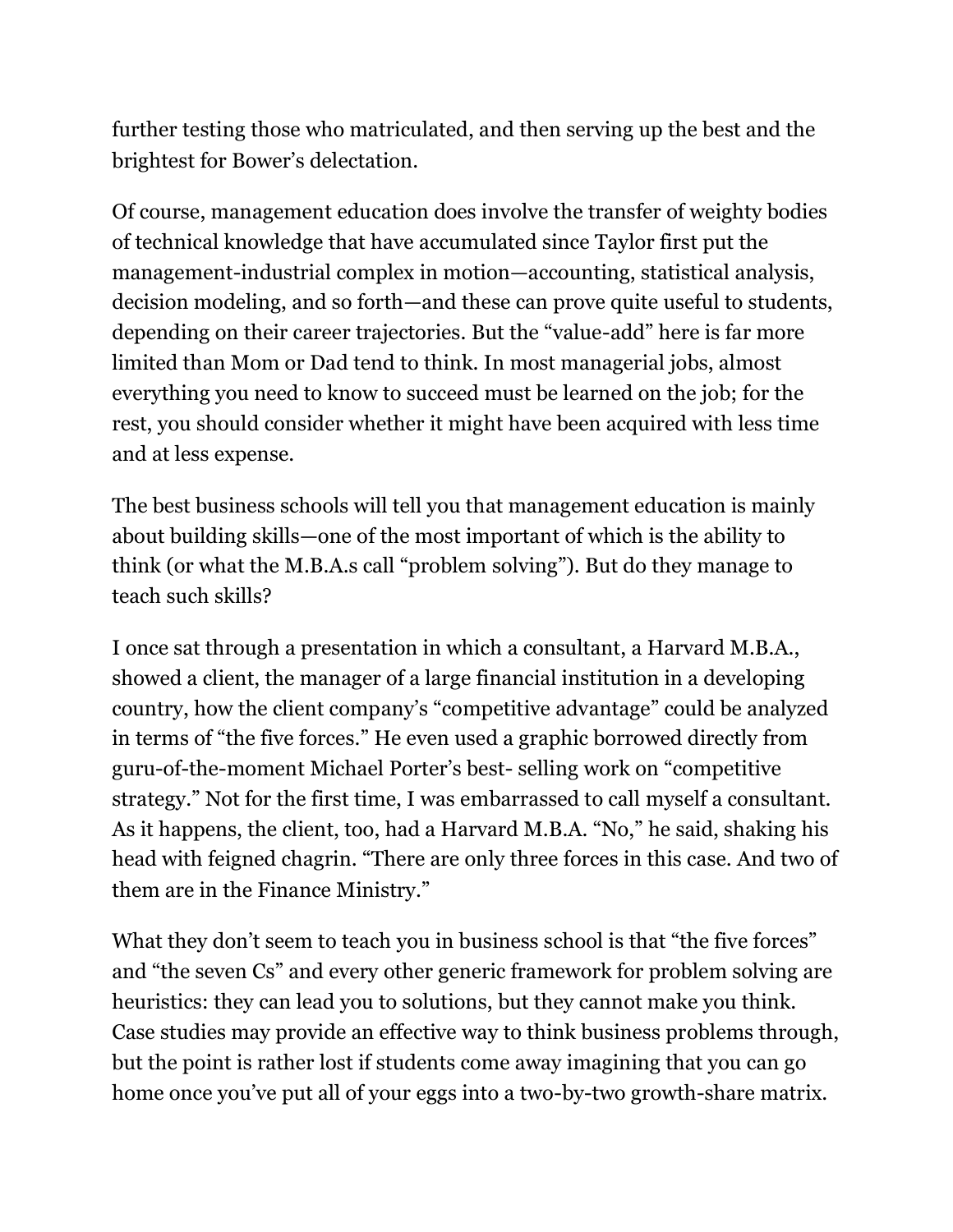Next to analysis, communication skills must count among the most important for future masters of the universe. To their credit, business schools do stress these skills, and force their students to engage in make-believe presentations to one another. On the whole, however, management education has been less than a boon for those who value free and meaningful speech. M.B.A.s have taken obfuscatory jargon—otherwise known as bullshit—to a level that would have made even the Scholastics blanch. As students of philosophy know, Descartes dismantled the edifice of medieval thought by writing clearly and showing that knowledge, by its nature, is intelligible, not obscure.

Beyond building skills, business training must be about values. As I write this, I know that my M.B.A. friends are squirming in their seats. They've all been forced to sit through an "ethics" course, in which they learned to toss around yet more fancy phrases like "the categorical imperative" and discuss borderline criminal behavior, such as what's a legitimate hotel bill and what's just plain stealing from the expense account, how to tell the difference between a pat on the shoulder and sexual harassment, and so on. But, as anyone who has studied Aristotle will know, "values" aren't something you bump into from time to time during the course of a business career. All of business is about values, all of the time. Notwithstanding the ostentatious use of stopwatches, Taylor's pig iron case was not a *description* of some aspect of physical reality—how many tons *can* a worker lift? It was a *prescription*—how many tons *should* a worker lift? The real issue at stake in Mayo's telephone factory was not *factual*—how can we best establish a sense of teamwork? It was *moral*—how much of a worker's sense of identity and well-being does a business have a right to harness for its purposes?

The recognition that management theory is a sadly neglected subdiscipline of philosophy began with an experience of déjà vu. As I plowed through my shelfload of bad management books, I beheld a discipline that consists mainly of unverifiable propositions and cryptic anecdotes, is rarely if ever held accountable, and produces an inordinate number of catastrophically bad writers. It was all too familiar. There are, however, at least two crucial